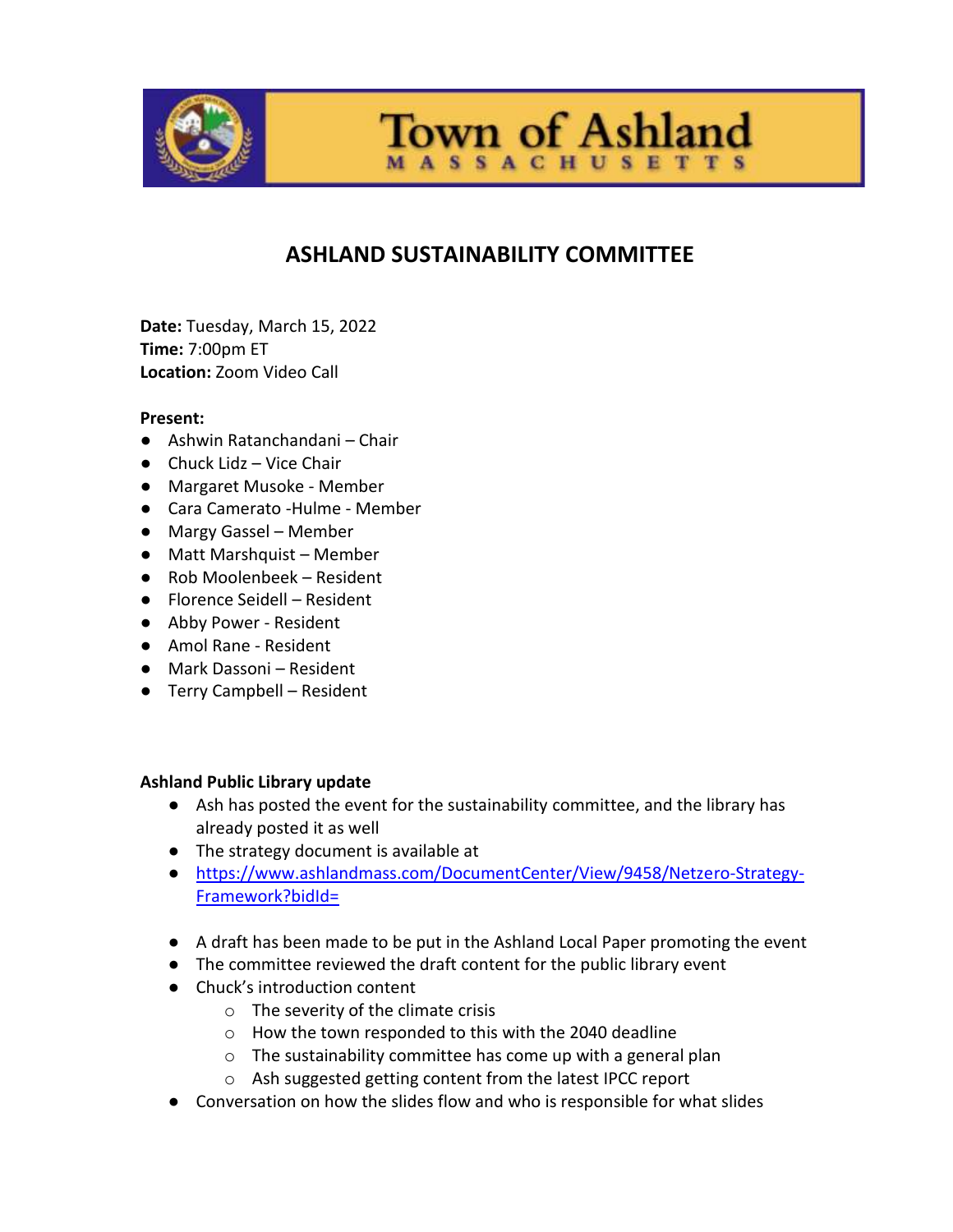- Margy's topics relating to environment
	- o Plastic and waste reduction
	- o Natural resources
	- $\circ$  Start by making the connection between the oil and gas industry and plastic production
	- o Go into the amount of emissions that go into the things that we use and getting rid of these things
	- o Compost
		- Black Earth and general concept
- Library wants introductions
	- o Talk about transitions
	- o Talk about the format
		- How long have you been a resident?
		- Where do you live?
		- Work?
		- Why part of the sustainability committee?

# **Updates on collaboration with the Planning Committee**

- Post the presentation of the NetZero strategy to the Planning Board, Matt, Margy and Cara have been having working sessions with some member of the board to align on a prioritization model for individual actions articulated in the Net Zero strategy
- Some items of discussion include
	- o Adopting EV installation requirements for new residential and commercial buildings
	- o Exploring policies and incentives to enable multi family housing residents to expand electric vehicle charging
	- o Continue supporting and implementing the complete streets policy
	- o Others around public transport and walkable/bikeable community
	- o Expanding public charging stations including downtown and community gathering areas
	- Things that can be done now
		- o Getting training for the town staff around net zero technology
		- o Creating a checklist for the planning board
	- Grants came up, along with how to tie specific initiatives to certain funding sources

# **Condos**

- Florence raised the need to reach out to HOA's and Condo associations to ensure their voices are being heard.
- Terry suggested that the Cirrus apartment complex should present on what they are doing sustainably, that way they have a relationship and know what they are doing
- Amol took the action to reach out to members of his HOA (Village of Americas) to solicit feedback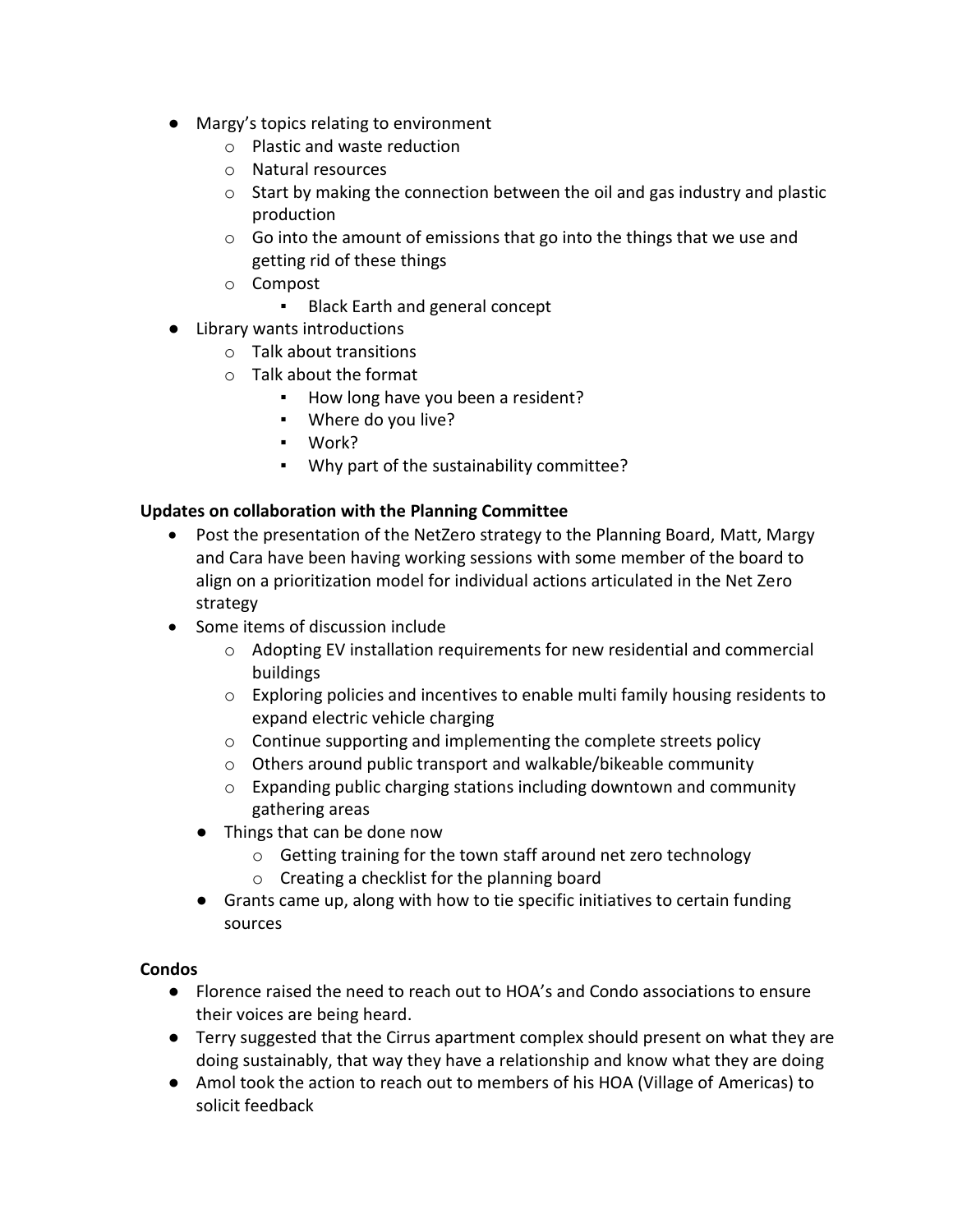#### **Update on Town Manager**

 Town manager has been screening additional candidates and has identified some additional candidates. Matt and Chuck will support the interview process.

#### **Town meeting resolution**

- Ash provided an update on the town meeting resolution and reviewed the text of the resolution with the committee
- Comments were given on the draft resolution
- The committee amended the resolution language and the voted unanimously to approve the revised text.
- Chuck suggested that questions relating to the resolution get put on a survey to the town

#### **Additional Draft letter to DOER on Stretch Code Straw Proposal**

- Chuck informed the committee that the deadline to submit comments to DOER on the Stretch code straw proposal had been extended and shared a draft letter he had written expressing the need to take the process seriously, and pointing out that the proposal as drafted did not address the challenges the state faces from Climate change
- His draft specifically challenged the lack of an opt in stretch code to ban fossil fuels in new Buildings
- The committee did not vote to send the letter, as there was insufficient time for a full review given the deadline. Instead it was agreed that various members of the committee would sign onto the letter as private citizens

### A copy of the draft letter is included for the record

Department of Energy Resources (DOER) 200 Cambridge Street, Suite 1020 Boston, MA 02114 Attention: New Mascurenhas

March 15, 2022

Re: Stretch Code Straw Proposal

The climate crisis often seems like a remote problem. Compared to the problem of getting things done at work, finding good schools for our children and paying the mortgage, it seems like something we can deal with tementw. In spite of the strange weather and the predictions of scientists, we can go about our day-to-day lives and largely ignore it unless, of course, we are faced with a tornado or "moderate storm surge" that nonetheless brings salt water pouring into our basements. We understand that to the gas utilities and the beating oil delivery companies, the problem of keeping the business rouning and the owners happy cannot be ignored. The people who work for those companies need to protect their jobs and builders weery if they can sell a howne that has heat pumps and induction cooking

Yet the truth is that unless we aggressively do everything possible to reduce greenhouse gases. we face a crisis that will make the Civil War and the Great Depression look like bumps in the road. Children who are born today will, before their natural lives are out, see much of Bouton, Cape Code, and the North and South Shores under water. Large parts of the world will become too hot to live an, archating much of the American South. The refugee problem that has been some as a crisis will seem trivial. I will be under water so much of the time that it will not be inhabitable. Central America has already lest much of its furnitual to drought. The refugee problems will speech our charitable instincts to the breaking point. Migration even within the U.S. will be massive. Most of South Florida, Acizona, parts of Texas to live in or both.

We repeat these horror steeles because the Stretch Code Straw Proposal seems largely to take the building code revisions as business as usual. It does not allow, even in the opt-in stretch  $\cosh$ , for communities to but new methone heating although methone is 50 times as powerful a greenhouse gas as carbon dioxide over its first 20 years in the atmosphere and still 30 times as powerful over a 100 year period to provide a state of the code for buildings in towns that adopt the most stringent codes that are being proposed. Does DOER that that this is the best we can do to respond to climate change? Is this what the Legislature w zeni carbon by 20507

In 2018, the Town of Ashland Town Meeting voted overwhelmingly to make Ashland net zero by 2040. The task was delegated to the Storiansbility Committee and we have been working at diligently ever since. We need to make major changes including instalring current homes much more thoroughly, replacing gas and oi electric automobiles, school buses, and police cars, and protecting our tree cover, composing all foot waste, and many more things. But if builders are allowed to build new buildings with gas and oil heat, our task will be

Others have provided technical analyses of the details of the problems with the proposed code sevisions (see the letter from the MA Net Zero Buildings Coalition). We will not uy to repeat them here. What we ask is simply that in constructing the revised building codes that DOER take the climate crisis as seriously as the threat it poses requires.

the statements of